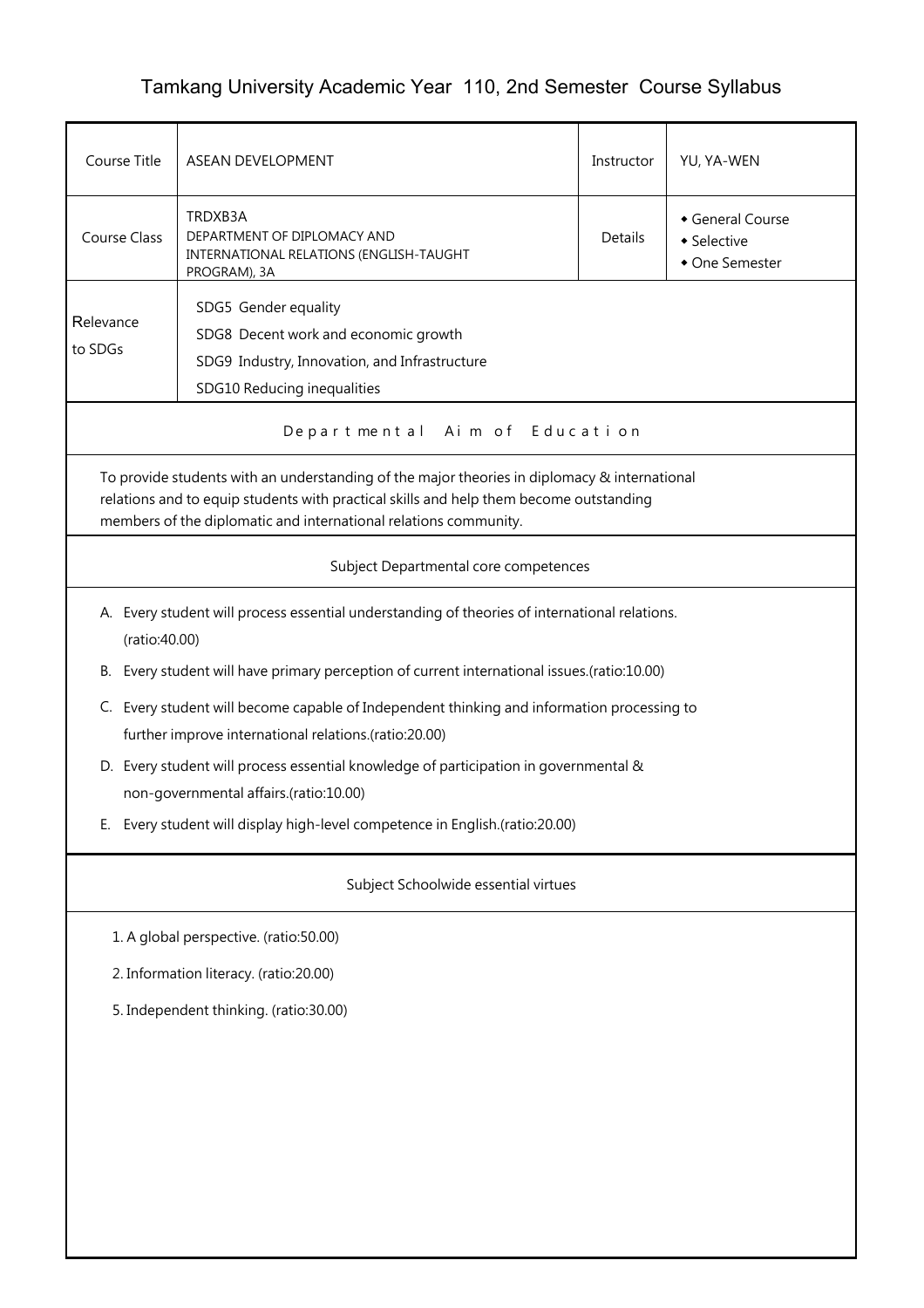|                                                                                                                                                                                                                                                                                                                                                                                                                      | Course<br>Introduction                                                                                                                  | This is a lecture course. In this semester, we will invite many scholars, professionals,<br>experts who have Southeast Asian research background or working experiences to<br>deliver speeches in the class. In-classroom Attendance is required. |                          |                                                                                                                    |                                                                                                                                  |  |
|----------------------------------------------------------------------------------------------------------------------------------------------------------------------------------------------------------------------------------------------------------------------------------------------------------------------------------------------------------------------------------------------------------------------|-----------------------------------------------------------------------------------------------------------------------------------------|---------------------------------------------------------------------------------------------------------------------------------------------------------------------------------------------------------------------------------------------------|--------------------------|--------------------------------------------------------------------------------------------------------------------|----------------------------------------------------------------------------------------------------------------------------------|--|
|                                                                                                                                                                                                                                                                                                                                                                                                                      |                                                                                                                                         |                                                                                                                                                                                                                                                   |                          | The correspondences between the course's instructional objectives and the cognitive, affective,                    |                                                                                                                                  |  |
| and psychomotor objectives.<br>Differentiate the various objective methods among the cognitive, affective and psychomotor<br>domains of the course's instructional objectives.                                                                                                                                                                                                                                       |                                                                                                                                         |                                                                                                                                                                                                                                                   |                          |                                                                                                                    |                                                                                                                                  |  |
| I. Cognitive: Emphasis upon the study of various kinds of knowledge in the cognition of<br>the course's veracity, conception, procedures, outcomes, etc.<br>II. Affective: Emphasis upon the study of various kinds of knowledge in the course's appeal,<br>morals, attitude, conviction, values, etc.<br>III. Psychomotor: Emphasis upon the study of the course's physical activity and technical<br>manipulation. |                                                                                                                                         |                                                                                                                                                                                                                                                   |                          |                                                                                                                    |                                                                                                                                  |  |
| No.                                                                                                                                                                                                                                                                                                                                                                                                                  |                                                                                                                                         | <b>Teaching Objectives</b><br>objective methods                                                                                                                                                                                                   |                          |                                                                                                                    |                                                                                                                                  |  |
| $\mathbf 1$                                                                                                                                                                                                                                                                                                                                                                                                          | Each student is expected to participate in discussion in every speech.<br>Cognitive<br>There will be 1 midterm paper and 1 final paper. |                                                                                                                                                                                                                                                   |                          |                                                                                                                    |                                                                                                                                  |  |
|                                                                                                                                                                                                                                                                                                                                                                                                                      |                                                                                                                                         |                                                                                                                                                                                                                                                   |                          | The correspondences of teaching objectives : core competences, essential virtues, teaching methods, and assessment |                                                                                                                                  |  |
| No.                                                                                                                                                                                                                                                                                                                                                                                                                  | Core Competences                                                                                                                        |                                                                                                                                                                                                                                                   | <b>Essential Virtues</b> | <b>Teaching Methods</b>                                                                                            | Assessment                                                                                                                       |  |
| 1                                                                                                                                                                                                                                                                                                                                                                                                                    | ABCDE                                                                                                                                   |                                                                                                                                                                                                                                                   | 125                      | Lecture, Discussion, Practicum                                                                                     | Discussion(including<br>classroom and online),<br>Practicum,<br>Report(including oral and<br>written), Activity<br>Participation |  |
|                                                                                                                                                                                                                                                                                                                                                                                                                      |                                                                                                                                         |                                                                                                                                                                                                                                                   |                          | Course Schedule                                                                                                    |                                                                                                                                  |  |
| Week                                                                                                                                                                                                                                                                                                                                                                                                                 | Date                                                                                                                                    |                                                                                                                                                                                                                                                   |                          | <b>Course Contents</b>                                                                                             | Note                                                                                                                             |  |
| 1                                                                                                                                                                                                                                                                                                                                                                                                                    | $111/02/21$ ~<br>111/02/25                                                                                                              | Course introduction                                                                                                                                                                                                                               |                          |                                                                                                                    |                                                                                                                                  |  |
| 2                                                                                                                                                                                                                                                                                                                                                                                                                    | $111/02/28 \sim$<br>111/03/04                                                                                                           | How to learn Southeast Asian languages?                                                                                                                                                                                                           |                          |                                                                                                                    |                                                                                                                                  |  |
| 3                                                                                                                                                                                                                                                                                                                                                                                                                    | $111/03/07 \sim$<br>111/03/11                                                                                                           | Politics and Society in Singapore                                                                                                                                                                                                                 |                          |                                                                                                                    |                                                                                                                                  |  |
| 4                                                                                                                                                                                                                                                                                                                                                                                                                    | $111/03/14 \sim$<br>One Forty and SEA workers in Taiwan<br>111/03/18                                                                    |                                                                                                                                                                                                                                                   |                          |                                                                                                                    |                                                                                                                                  |  |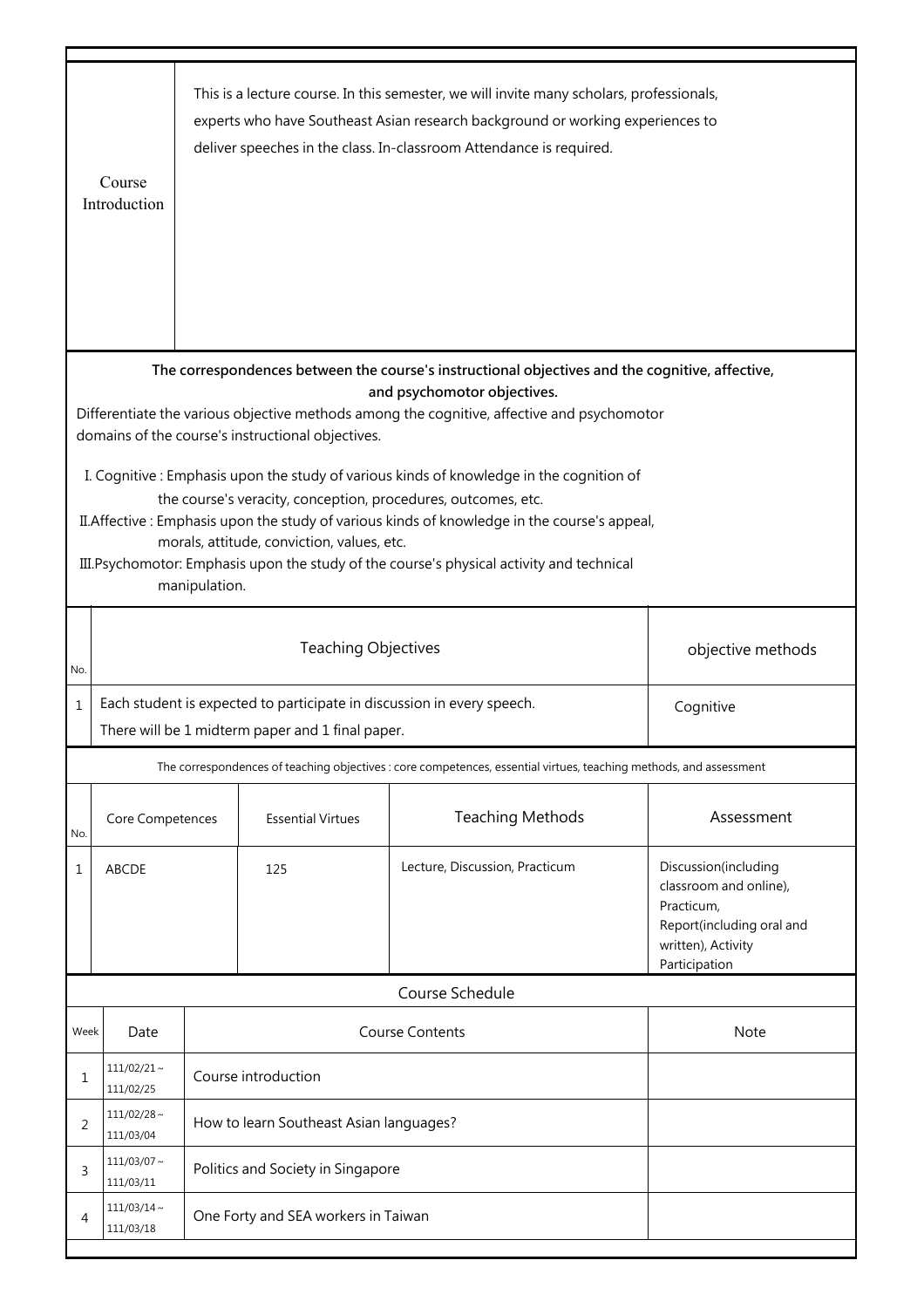| 5                                          | $111/03/21 \sim$<br>111/03/25 | Taiwan's Diplomacy and Southeast Asia                                                                                                                                                                                    |                 |  |
|--------------------------------------------|-------------------------------|--------------------------------------------------------------------------------------------------------------------------------------------------------------------------------------------------------------------------|-----------------|--|
| 6                                          | $111/03/28 \sim$<br>111/04/01 | Politics and Society in Thailand                                                                                                                                                                                         |                 |  |
| 7                                          | $111/04/04 \sim$<br>111/04/08 | Spring break                                                                                                                                                                                                             |                 |  |
| 8                                          | $111/04/11 \sim$<br>111/04/15 | International Relations in Southeast Asia                                                                                                                                                                                |                 |  |
| 9                                          | $111/04/18 \sim$<br>111/04/22 | Midterm discussion and paper                                                                                                                                                                                             |                 |  |
| 10                                         | $111/04/25$ ~<br>111/04/29    | Midterm Exam Week                                                                                                                                                                                                        |                 |  |
| 11                                         | $111/05/02 \sim$<br>111/05/06 | Politics and Society in the Philippines                                                                                                                                                                                  |                 |  |
| 12                                         | $111/05/09 \sim$<br>111/05/13 | Politics and Society in Malaysia                                                                                                                                                                                         |                 |  |
| 13                                         | $111/05/16 \sim$<br>111/05/20 | Taiwan's New Southbound Policy                                                                                                                                                                                           |                 |  |
| 14                                         | $111/05/23$ ~<br>111/05/27    | Trade Relations between Taiwan and Southeast Asia                                                                                                                                                                        |                 |  |
| 15                                         | $111/05/30 \sim$<br>111/06/03 | Political Development in Southeast Asia                                                                                                                                                                                  |                 |  |
| 16                                         | $111/06/06$ ~<br>111/06/10    | International Conference on Democratization in<br>Southeast Asia (Chueh-sheng Memorial Hall 10F)                                                                                                                         |                 |  |
| 17                                         | $111/06/13 \sim$<br>111/06/17 | Final discussion                                                                                                                                                                                                         | Final paper due |  |
| 18                                         | $111/06/20 \sim$<br>111/06/24 | Final Exam Week                                                                                                                                                                                                          |                 |  |
|                                            | Requirement                   |                                                                                                                                                                                                                          |                 |  |
|                                            | <b>Teaching Facility</b>      | Computer                                                                                                                                                                                                                 |                 |  |
| Textbooks and<br><b>Teaching Materials</b> |                               |                                                                                                                                                                                                                          |                 |  |
|                                            | References                    |                                                                                                                                                                                                                          |                 |  |
| Number of<br>Assignment(s)                 |                               | (Filled in by assignment instructor only)<br>2                                                                                                                                                                           |                 |  |
| Grading<br>Policy                          |                               | $\blacklozenge$ Midterm Exam:<br>$\blacktriangle$ Attendance:<br>40.0 %<br>$\blacklozenge$ Mark of Usual : 20.0 %<br>%<br>Final Exam:<br>$\%$<br>$\blacktriangleright$ 0ther $\langle 2 \text{ papers} \rangle$ : 40.0 % |                 |  |
|                                            |                               |                                                                                                                                                                                                                          |                 |  |